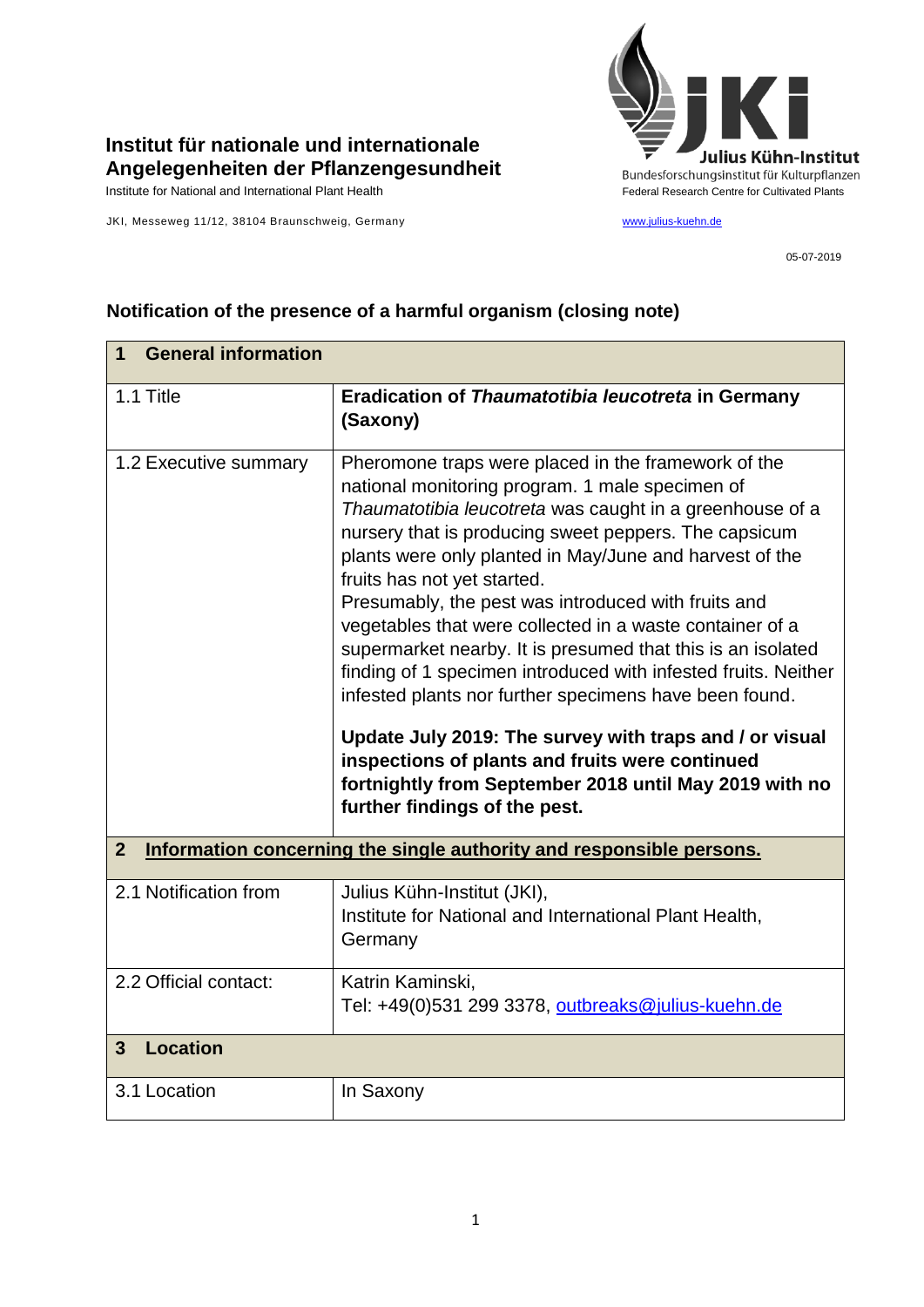| Reason of the notification and the pest status<br>4                                                                                   |                                                                                                                                |
|---------------------------------------------------------------------------------------------------------------------------------------|--------------------------------------------------------------------------------------------------------------------------------|
| 4.1 First finding in Germany or in the<br>area                                                                                        | First confirmed finding of the harmful<br>organism in the territory of Germany                                                 |
| 4.2 Pest status of the area where the<br>harmful organism has been found<br>present, after the official<br>confirmation.              | Update July 2019: Absent, pest found<br>present but eradicated                                                                 |
| 4.3 Pest status in Germany before the<br>official confirmation of the<br>presence, or suspected presence,<br>of the harmful organism. | Absent, intercepted only                                                                                                       |
| 4.4 Pest status in Germany after the<br>official confirmation of the presence<br>of the harmful organism.                             | Updated July 2019: Absent, pest found<br>present but eradicated                                                                |
| Finding, sampling, testing and confirmation of the harmful organism.<br>5                                                             |                                                                                                                                |
| 5.1 How the presence or appearance of<br>the harmful organism was found.                                                              | Pest related survey: The pheromone trap<br>was placed in the greenhouse with sweet<br>pepper production (400 m <sup>2</sup> ). |
| 5.2 Date of finding:                                                                                                                  | 14.06.2018                                                                                                                     |
| 5.3 Sampling for laboratory analysis.                                                                                                 | 14.06.2018                                                                                                                     |
| 5.4 Diagnostic method                                                                                                                 | Morphological identification and Sanger<br>sequencing                                                                          |
| 5.5 Date of official confirmation of the<br>harmful organism's identity.                                                              | 21.08.2018                                                                                                                     |
| Infested area, and the severity and source of the outbreak in that area.<br>6                                                         |                                                                                                                                |
| 6.1 Size and delimitation of the infested<br>area.                                                                                    |                                                                                                                                |
| 6.2 Characteristics of the infested area<br>and its vicinity.                                                                         | Physically closed conditions: greenhouse                                                                                       |
| 6.3 Host plants in the infested area and<br>its vicinity                                                                              | Capsicum annuum in the greenhouse<br>where the trap was placed                                                                 |
| 6.4 Infested plant(s), plant product(s)<br>and other object(s).                                                                       | Non: Specimen caught in a pheromone<br>trap                                                                                    |